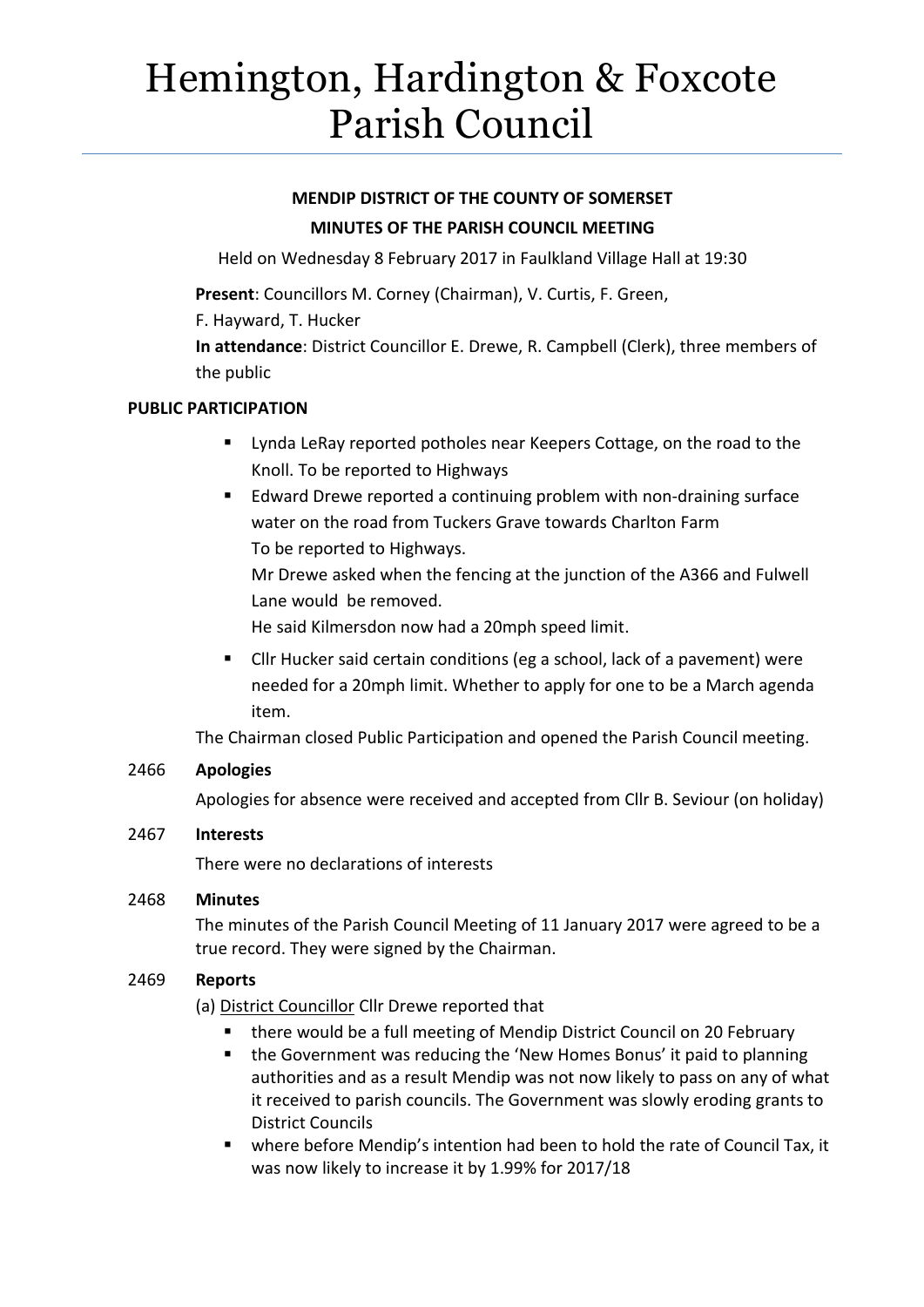- as mentioned previously, Mendip had increased its borrowing powers and intended to buy property which could yield a good return. The Council was having to think of itself more like a business
- Capita (which he said had a mixed record) had taken over some work, including property searches

The Chairman thanked Cllr Drewe for his report.

(b) The Clerk reported on actions from previous meetings. Details are under the relevant minute heading.

### 2470 **Planning**

(a) Application Councillors considered the following:

| <b>Application number,</b><br>validation date | <b>Address</b>                                                              | <b>Description</b>                                     |
|-----------------------------------------------|-----------------------------------------------------------------------------|--------------------------------------------------------|
| 2017/0205/FUL<br>25/01/2017                   | Land at Wheelbrook<br><b>Cottage Cherry Garden</b><br>Lane Laverton BA2 7RA | Erection of agricultural<br>implements and feed store. |

Cllr Corney noted that the PC had recommended approval of the same application (minute 1537, 23/9/11), albeit of a version which did not specify the materials to be used.

**RESOLVED** (proposed Cllr Corney, 2<sup>nd</sup> Clllr Hucker, one abstention) to recommend **approval**

(b) Planning decision The following was noted:

c) Enforcement It was noted that the Pond Cottages wall is not listed and that the new entrance from the A366 is for pedestrians. The Parish Council was still waiting to hear from Mendip enforcement about the matter.

It was noted that water entering Faulkland Pond had that day become thick and yellowish-green, as if it had run through clay and concrete slurry.

The Chairman had contacted the Environment Agency.

### 2471 **Highways**

(a) Speedwatch To be considered in March

(b) Parish Litter Pick It was agreed to hold a parish litter pick on Sunday 5 March, meeting at Faulkland Village hall at 11am. 10 sets of equipment to be ordered from Idverde for delivery to Cllr Green, who was thanked for offering to take it in.

(c) Somerset Highways

(d) Fly tipping Tipping at the Ammerdown entrance at Terry Hill and tipping at the Faulkland E. layby had been cleared. However, there was new tipping in the lay-by. To be reported.

### 2472 **Rights of way**

No update